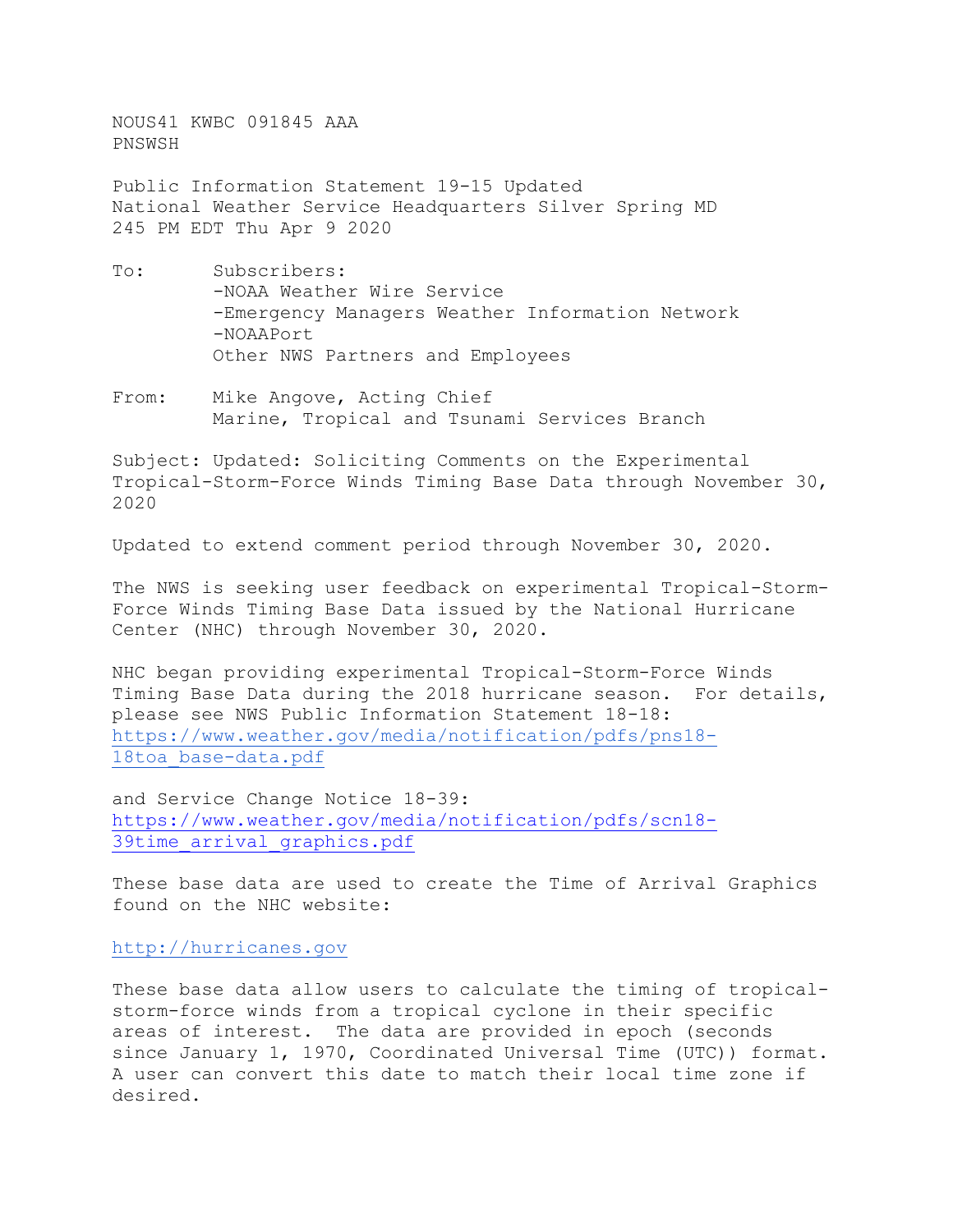NHC creates the timing information using the same Monte Carlo wind speed probability model currently used to determine the risk of tropical-storm- and hurricane-force winds at individual locations. This model constructs 1,000 plausible scenarios using the official NWS tropical cyclone forecast and its historical errors. Additional information on this product and the underlying technique are online at:

http://www.nhc.noaa.gov/about/pdf/About Windspeed Probabilities. [pdf](http://www.nhc.noaa.gov/about/pdf/About_Windspeed_Probabilities.pdf)

The base data will be updated with each new NHC (Atlantic and East Pacific basins) or Central Pacific Hurricane Center (Central Pacific basin) full advisory package issued at 0300, 0900, 1500 and 2100 UTC.

When the NWS is issuing advisories, the base data will be available for download at the following ftp address:

<https://ftp.nhc.ncep.noaa.gov/toa/>

Users will need the wgrib2 program to decode the data. Information about this program can be found here:

[https://www.weather.gov/mdl/degrib\\_home](https://www.weather.gov/mdl/degrib_home)

The file naming structure sequentially orders the archived data files by using a 3 digit advisory number as depicted below:

BBSSYYYY\_TOA\_TOD\_34kt\_adv###.grib2 Where  $B =$  basin ID (AL = Atlantic, EP = East Pacific, CP = Central Pacific) S = Storm ID (sequential number assigned to storms within the basin) Y = Year ### = 3 digit advisory number for this Storm ID

Users are encouraged to provide feedback on this experimental product to:

[tropical.program@noaa.gov](mailto:tropical.program@noaa.gov)